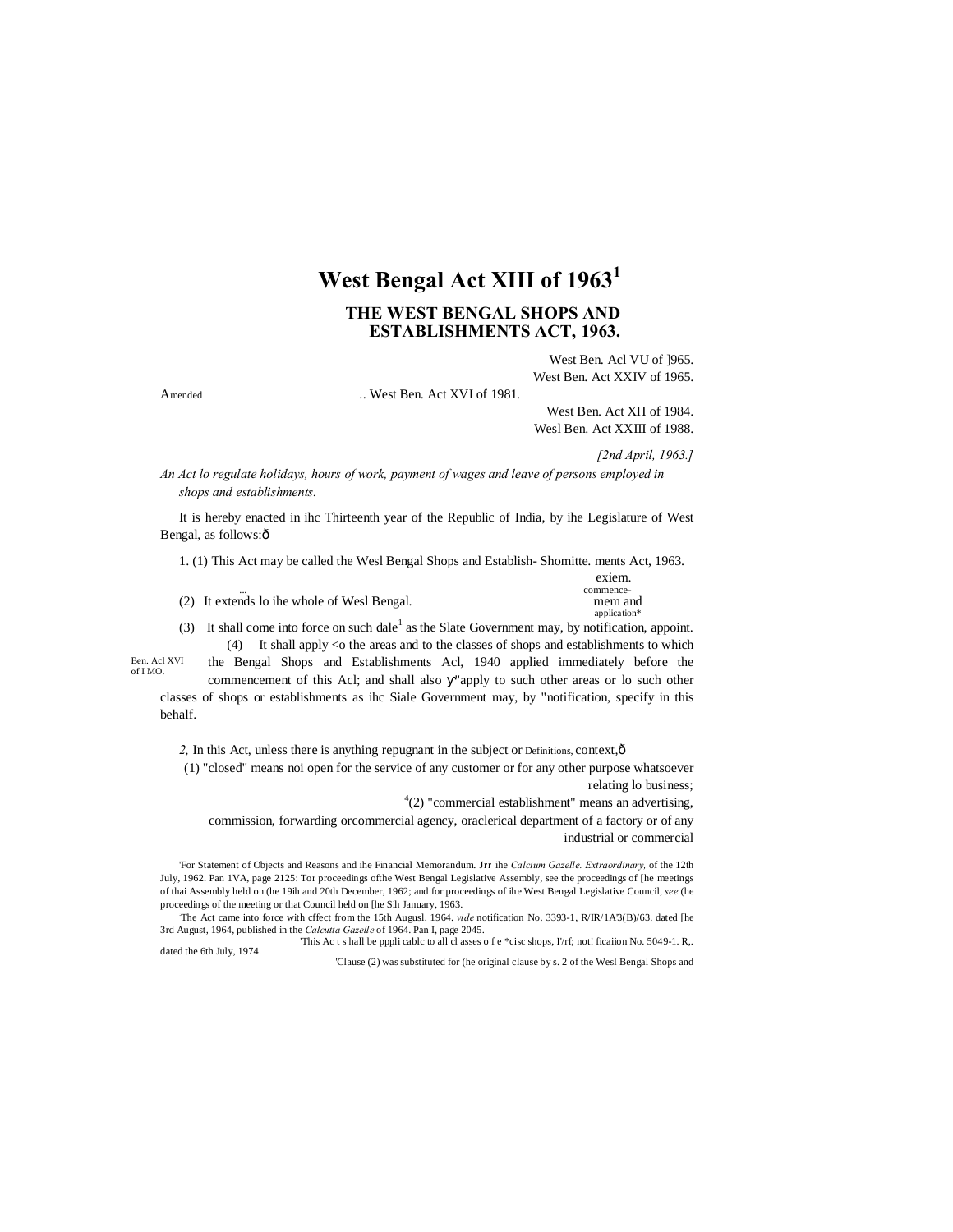### **,. [West Ben. Act**

# *(iSection* **2.)**

undertaking, an insurance company, joinl slock company, bank, broker's office or exchange, an establishment which carries on any business, trade or profession or any work in connection with, or incidental or ancillary to, any business,

trade or profession, and includes an establishment of any legal practitioner, medical practitioner, architect, engineer,

accountant, tax consultant or any other technical or professional consultant, a society registered under any enactment in force forlhe lime being, charitable or other trust,

whether registered or not, which carries on, whether for purposes of gain or not, any business, trade or profession or any work in connection with, or incidental or ancillary to, any business, trade or profession and such other class or classes of concerns or undertakings as the Slate Government may,

after taking into consideration the nature of their work, by notification, declare to be commercial establishments for the purposes of this Act, but does not include a shop or an establishment for public entertainment or amusement;

- (3) "day" means a period of twenty-Tour hours beginning ai midnight;
- (4) "employer" means a person owning or having charge of an :

establishment and includes an agent or a manager of, and any

other person acting on behalf of, such person in the general management or control of such establishment;

- (5) "establishment" means a commercial establishment or an establishment for public entertainment or amusement;
- (6) "establishment Forpublic entertainment or am usemem" means a hotel, restaurant, eating-house, cafe, cinema, theatre and includes such other class orclassesofconcemsor undertaking as the State Government may, after taking into consideration the nature of their work, by 'notification, declare to be, for the purposes of this Act, establishments for public entertainment or amusement, but does not include a shop or a commercial establishment;
- (7) "half day" means a continuous period of five hours and a half, $\delta$

. (i) in the case of a shop or an establishment for public

entertainment or amusement, beginning at the commencement, or ending on the termination, of the ordinary daily working hours of such shop or establishment, as the case may be, and

.

'For no lift cali on declaring certain undertakings to be, for the purposes of ihc Acl, establishments for public entertainment or amusement, *see* notification No. 3203'I.RVI R/ lA-3(B)/63. dated I he 27.7.64, published in the *Calcutta Gazette* of 1964, Part f.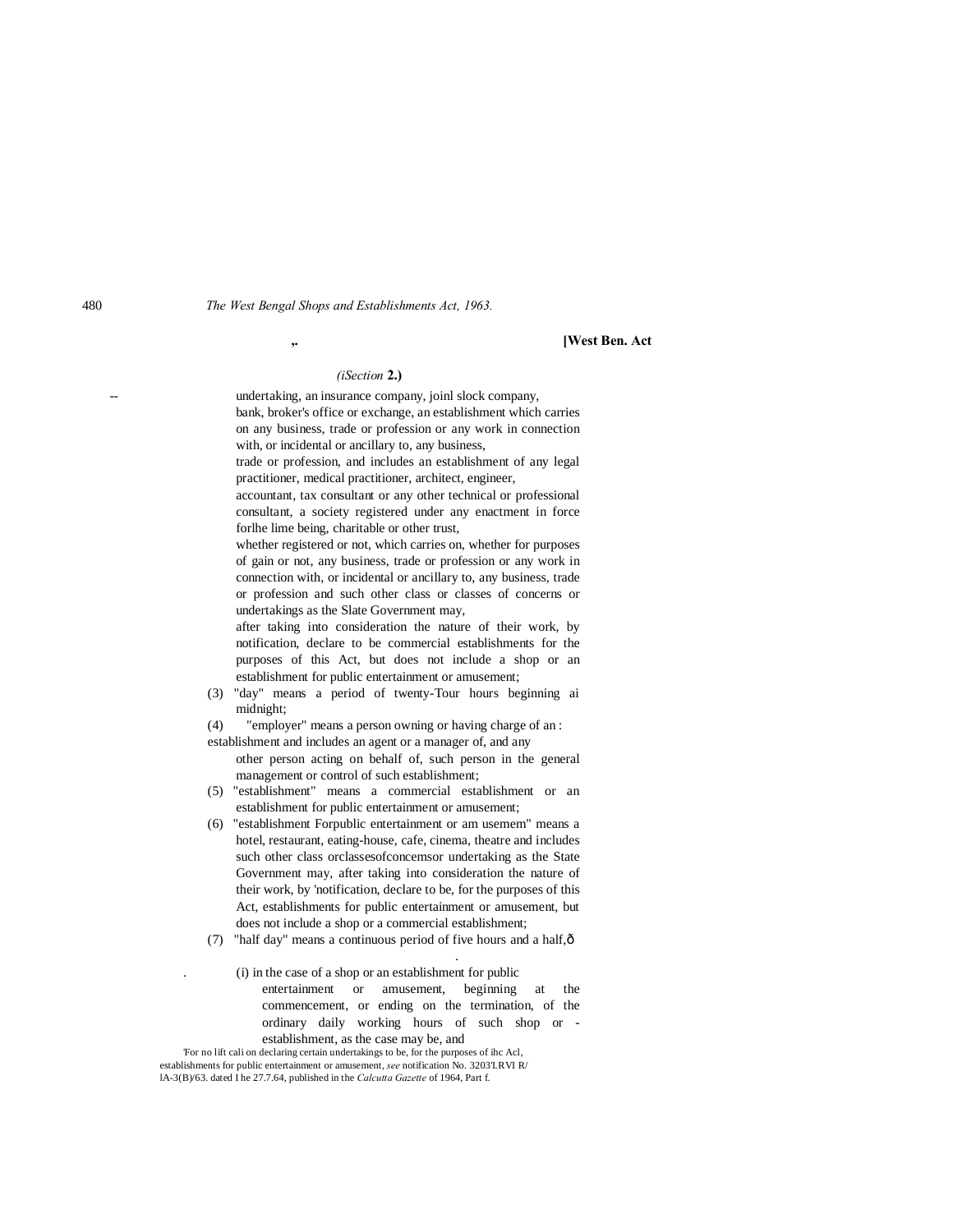# XIII of 1963.]

#### *(Section* 2.)

- **■: (ii) in ihe ease of a commercial establishment, between the 14 of 19-17.** hours of '\* \* \* eight o'clock *ante meridiem* and '\* \* \* eiglu o'clock *post mtridienr,*
	- (8) "lock out" and "strike" have ihe same meaning as in the Industrial Disputes Act, 1947;
	- (9) "notification" means a notification published in ihe *Official Gazette: '*
	- (10) "person employed" used in relation loashop or an establishment means a person wholly or principally employed in connection with the business of the shop or the establishment, bill docs not include an owner of the shop or the establishment or the husband, wife, child, father, mother, brother or sister of such an owner who lives with, and is

dependent on, such owner;

- (11) "prescribed" means prescribed by rules made under this Act;
- (12) "registering authority" means the Chief Inspector of Shops and Establishments or any other person -appointed in thi behalf by the Stale Government as the registering authority for any area;
- (13) "shop" means any premises used wholly or in part for the sale of services to customers or for ihe wholesale or retail sale of commodities or articles, either for cash or on credit, and includes any offices, store-rooms, godowns or warehouses, whether in the same premises or elsewhere,

used in connection with such sale or with the storage of commodities wilh such sale or with the storage of commodities or articles for the purpose of such sale and also includes such other class or classes of premises as ihe State Governmeni may, after taking into consideration (he nature of the work carried on there, by notification, declare to be shops for the purposes of this Act, but does not include an establishment.

*Explanation.* $\delta$  If any doubt arises as to whether any . premises are a shop or a commcrcial establishment or an establishment for public entertainment or amusemeni, the question shall be referred to the Slate Government by the registering authority, *sno motu* or on application, and the decision of the State Government thereon shall be final;

(14) "shop-keeper" means a person owning or having chargc of ihe business of a shop, and includes an agent or manager of, and any other person acting on behalf of, such person in ihe

general management or control of a shop; 'The wonts "ha] fpas i" were omitted bj- s. 2 o f the West B e n gal S hop s and Es tablishments (Amendment) Act. 1938 (West Bun. Act XXIII of 1968).

<sup>-&</sup>quot;For notification appointing certain persons as registering authorities for Ihe purposes ot the Act fan he areas specified, *see* notification No. 3204-I.RilR/l A-3(By63. dated the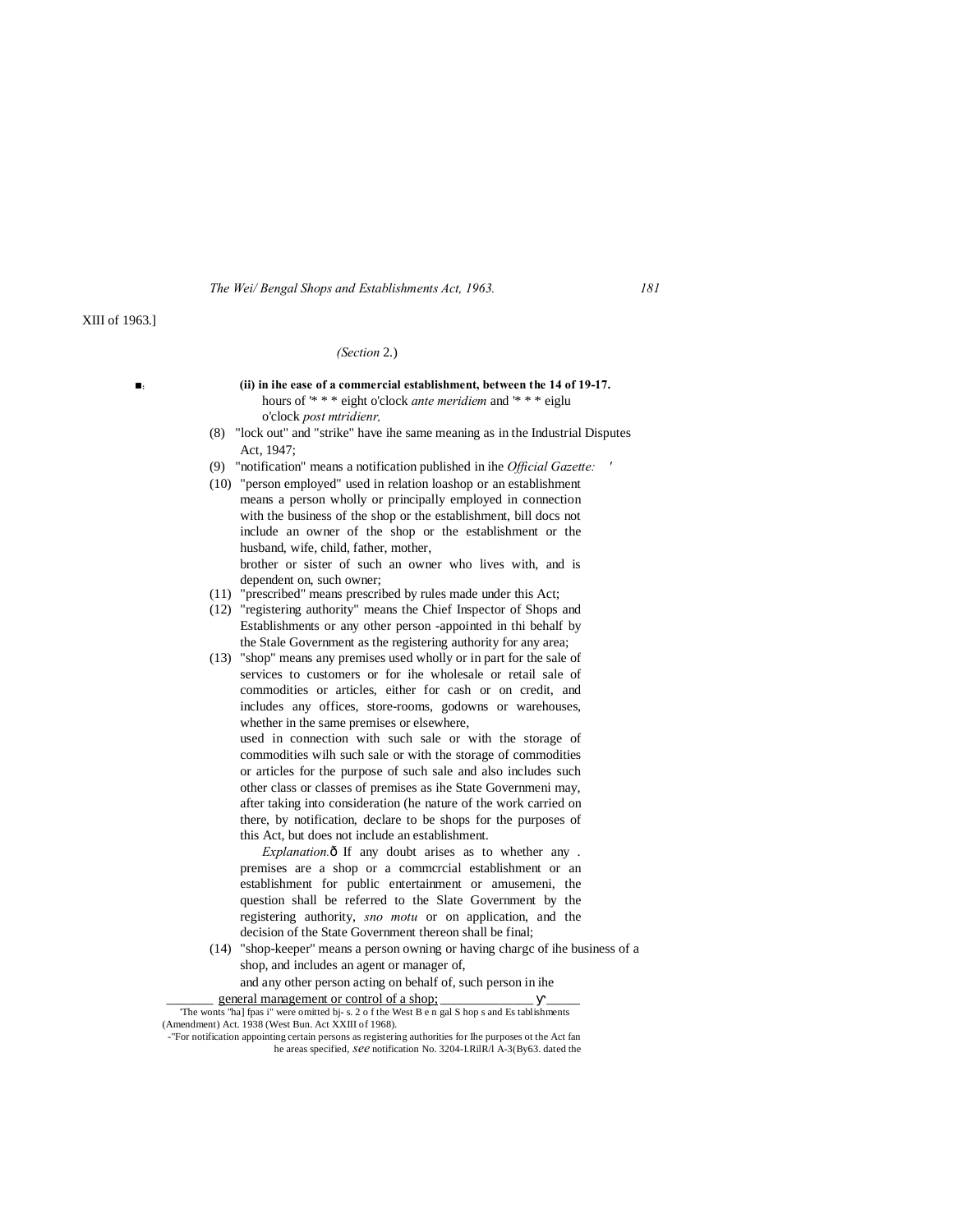#### *(Sections 3, 4.)*

### **[West Ben. Act**

4 of 1936.

- (15) "wages" means wages as defined in the Payment of Wages Act, 1936;
- (16) "week" means a period of seven days '[beginningac mid nigh I on Tuesday]; and
- (17) "young person" means a person who has completed his iwclfih year but has not completed his fifteenth year.

3. References to time of day in this Act shall be deemed to be references to Indian standard time, which is five and a half hours ahead of Greenwich mean

References lo lime of day.

time.

4. (1) This Act shall not apply too

- (a) offices of or under the Central or State Government, the Reserve Bank of India, any railway administration or any local authority;
- (b) any railway service, airways service, water transport service, tramway or motor service, postal, telegraph or telephone service, any system of public conservancy or sanitation or any industry, business or undertaking which supplies power, light or water to the public;
- (c) institutions for the treatment or care of the sick, infirm, destitute or mentally unfit;
- (d) shops or stalls in any public fair or *bazar* held for a charitabic purpose; or
- (e) stalls and refreshment rooms at railway stations, docks, wharves or airports. .

(2) The State Government may, if it thinks fit so lo do in the public interest, by-notification, exempt, subject to such conditions, if any, as may be specified in ihe notification, from Ihe operation of any of the provisions of this Act other than those of sections 8, 9 and 10 $\hat{o}$ 

> (a) any class or classes of shops or establishments either generally or on such occasion or occasions, in such area or areas and for such periods or periods as may bespecified in the notification;

'The ivords wilhin ihe square brackets were substituted for the words "beginning at mid nigh i on Sunday" by s, 2 of the West Bengal Shops and Establishments (Amendment) Act. 1965 {West Ben. Act VII of 1965).

't I) Far notification exempting certain classes or shops and establishments from the operation of the provisions of the Act specified, subject (a the condition mentioned. *see* notification No. 3205- 1,RyiR/lA-3(B}/63, dated 27.7,64, published in the *Calcium Gazeri?* of 1964, Pan I, pages 2D43- 20W.

(2) For n ol ifi cation exempli rig aJ) shops and establishments from the operation of the provisions of section 16 of Lhe Act for a period of 90 days with effect from the 15.8.64, *see* notification No. 3394-I.RJ1R/I A-3 Pan I, pages 2045.

(3) For nolilicalion relating lo cxcmplion from certain seclions a/id sub-sections of the Act of shops within the municipal area of Nabadwjp for a certain period, *see* no ti deal ion No, 363S-I.R./III/75-18/64, doled 18.S.64, published in thi *Calcutta Gazette* of 1994, Pan I,-page 2428.

(4) For notification exempting all classes of shops situated in all the areas from the operation of sections 5(1) and 4(1) of the Act. for a fixed period, notification No. 4214- I.RJ1R/75-27/64, daiei 15.9,64, published in the *Cnkmtn Gnrelte. ETlmnrrfitttin'of* 1964.

**482**

Acl or some of its provisions not applicable lo certain e stabli

shine nts. shops and persons,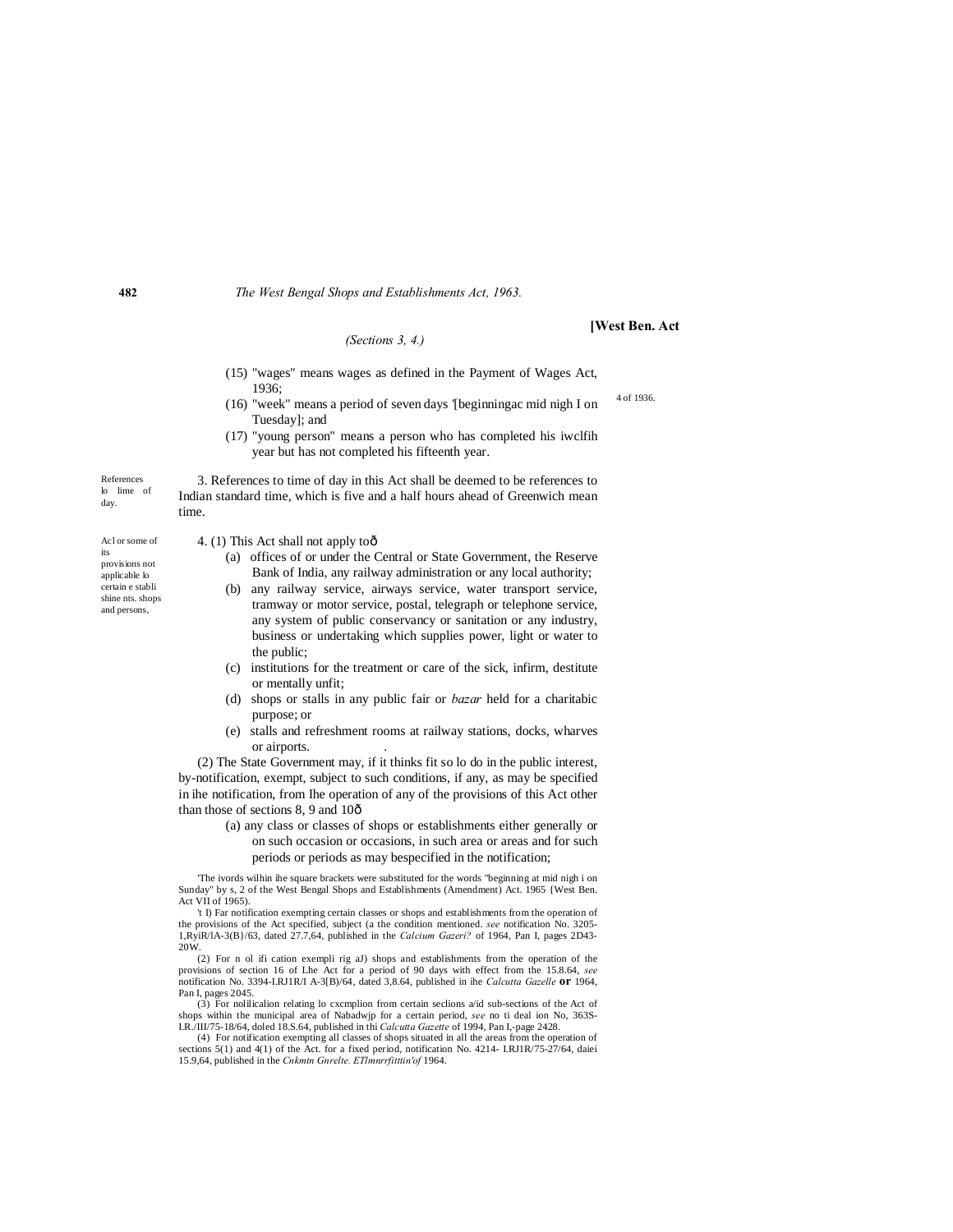Xni of 1963.]

# *(Sections 5, 6.)*

(b) any class or classes of persons employed in a shop or an establishmentô

- (i) in a managerial or confidential capacity, or
- (ii) as a traveller, canvasser, messenger, watchman or caretaker, or
- (rii) exclusively in connection with customs examination, collection, despatch, delivery or conveyance of goods from or to booking offices for transport by rail, road or air, docks, wharves or airports.
- 5. (I) In each week,  $\hat{0}$

(a) every shoporcommcrcialesiablishment shall remain entirely closed on, and

> (b) every person employed in a shop or an establishment shall be allowed as holiday,

at least one day and a half day next preceding or next following such day.

(2) No deduction on account of any holiday allowed under subsection (L) shall be made from t he wages of any person employed in a shop or an establishment, and even if such person is employed on (he basis of 'no work, no pay', he shall be paid for such holiday the wages which he would have been entitled to had he not been allowed the holiday.

(3) The day and the half day during which a shop or an establishment shall be entirely closed in each week under clause (a) of sub-section (1) shall, subject to the provisions of sub-section (4), be determined front lime to time by the shop-keeper to employer, as the case may be, and shall be specified by him in a notice, which shall be displayed in a conspicuous place in the shop or the establishment;

Provided that theday and the halfday sodetermined shall not be altered more than once in any year,

'(4) The State Government may, if it thinks fit so to do in the public interest, by notification, spccify any particular area and the day or both the day and the half day during which all or any class or classes of shops or establishments in such area shall be entirely closed under clause (a) of subsection (1), and thereupon the day or both the day and ihe hall"day, as the case may be, so specified, shall be deemed to have been determined under subsection (3) by the shop-keeper or employer of every shop or establishment of such class or classes in such area, and the provisions of this Act shall accordingly apply.

6. (1) In no shop shall the hour of opening be earlier than eight o'clock *ante meridiem* or the hour of closing be later than eight o'clock *post meridiem:*

Provided that if the Slate Government or any officer empowered in chis behalf by the S tate Government thinks fit so to do in the public interest, the S late G o ve rn m en I or su ch o f fic er m ay, by noli fi c alio n, ch an ge such limi ts

'Sub-scction (4) was substituted for ihe original sub-sec lion by s, *2* of (lie Wcsl Bengal Shops and Eilablishmems (Sccond Amendment) Act, 1965 (West Ben. Act XXIV of 1965).

For notification relating to chungc, in rcspeflofthcclaiscsofshopsspecifird, the limit; ofthe ho u rs of opening and c !osi ng. we noli ficaiion No. 3206 I. R ylRyi A-3(B *)!S4*, dai ed Ihe

Hours of work in shops.

483

Holidays in shops and establish\* men is.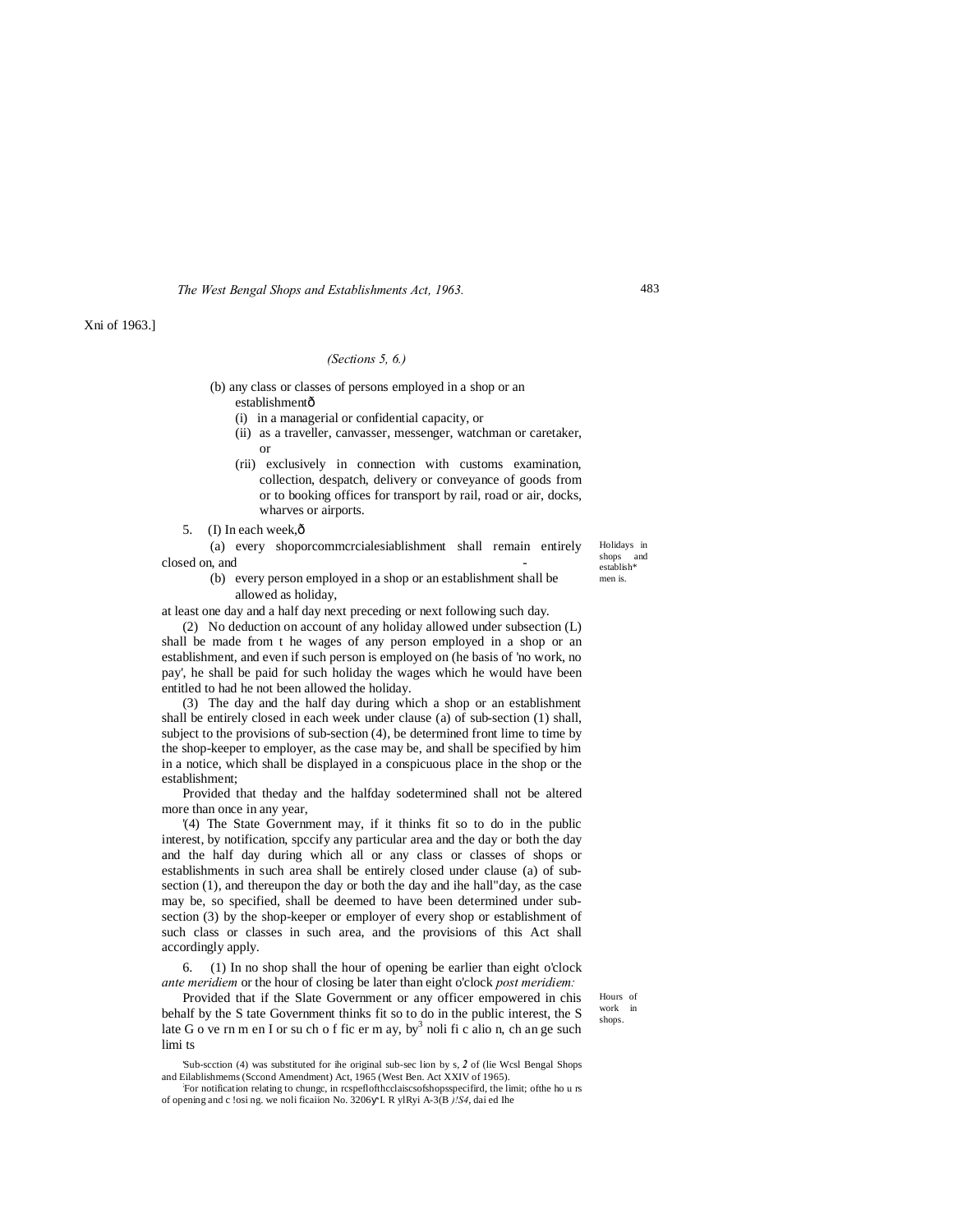### **[West Ben. Act**

# *(Section* 7.)

.. or ihc hours of opening and closing of shops, either generally or for any particular area or fix uniform hours of opening and closing of all or any class or classes of shops in any particular area.

(2) No person employed in a shop shall be required or permitted io work in such shop for more than eighi hours and a hal f in any one day or for more than forty-eight hours in any one week or after the hour of closing of such shop:

Provided that in any day and in any week in which stock-taking, making up accounts or such other business operation as may be prescribed lakes place in any shop, a person employed in the shop may be required or permitted to work overtime in such shop so, however, that $\hat{o}$ 

(i) the total number of hours of his work including overtime work

shall not excecd ten hours in any one day, and (ii) the total number of hours worked overtime by him shall not exceed one hundred and twenty hours in any one year.

(3) No person employed in a shop shall be required or permitted to work in such shop for more than '[five hours and a half] in any one day, unless he has been allowed an interval for rest of at least one hour.

(4) The periods ofworkand intervals forrestofevery person employed in a shop shall be arranged by the shop-keeper so that together they do not extend over more than ten hours and a half in any one day.

**Hours** or 7. (]) In no hotel, restaurant, eating-house or cafe shall the hour of establish- closing be later than eleven o'clock *post meridiem.*

menis. (2) No person employed in an establishment shall be required or permitted to work in such establishment for more than eight hours and a half in any one day or for more than fony-eighi hours in any one week or after the hour of closing of such establishment:

> Provided that a person employed in an establishment may be required for permitted to work overtime in such establishment so, however, thatô

- **(i) the total number of hours of his work including overtime work shall not iexceed ten hours in any one day, and**
- **(ii) the total number of hours worked overtime by him shall not exceed one hundred and twenLy hours in any one year.**

(3) No person employed in an establishment shall be required or permitted to work in such establishment for more than [five hours and a half) in any one day unless he has been allowed on interval for rest of at least one hour during that day.

(4) The periods of work and intervals ofrest of every person employed in an establishment shall be arranged by the employer of such person so that together they do not extend over more than ten hours and a half in any one day.

The words wilhin ihc square brackets wen: substituted for [he words "six hours" by 5 3 or the West Bengd Shgps and Establishments (Amendment) Acl, 198S (West Ben. Act XXIII of J98B).

'The words within the square brackets were substituted for the words "six years" by s. 4 of the West Bengal Shops and Establishments (Amendment) Acl, 1988 (West Ben. Act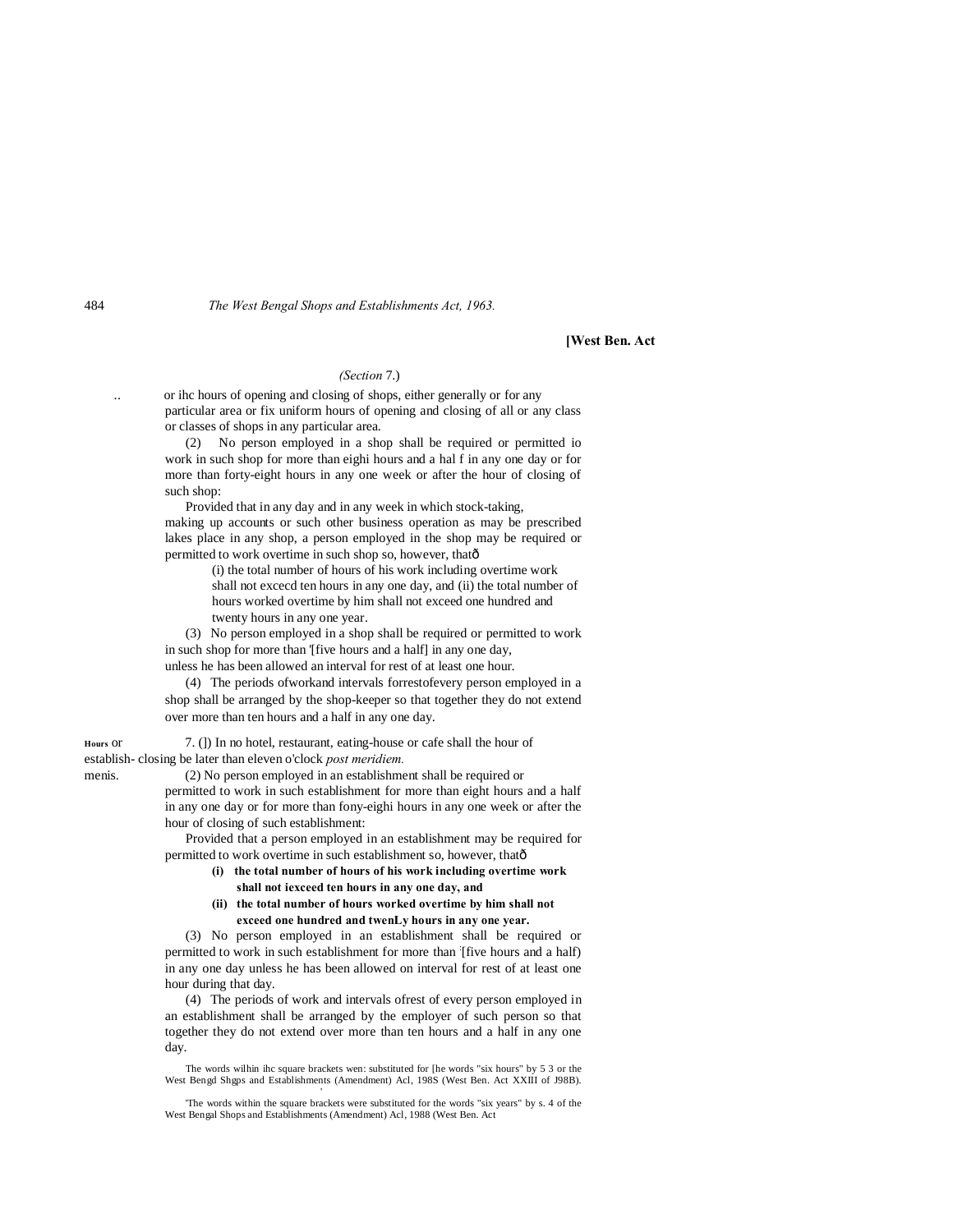# XIII of 1963.]

# *(Sections 8-11.)*

8. Notwi th s l an di ng an yth i ng co n i ai ned el se whe rc in thi s Act,—

- (a) no young person employed in a shop or an establishmen t shal i be required or permitted to work in such shop or establishment for more than seven hours in any one day or Tor more than forty hours in any one week; and
- (b) the periods of work of young persons in a shop or an establishment during each day shall be so fixed that no such person shall work for more than four hours before he has had an interval for rest of at least one hour.

**'8A.** Notwithstanding anything contained in this Act, benefits admissible to a young person under any other law in force for the time being shall also be enjoyed by a young person under this Act in addition to, and not in derogation of the benefits provided under this Act.

*Explanation.* $\hat{o}$  For the purpose of this section, the benefits admissible under any other law in force shall include the facility Df school education an entitlement of residence in the place of work.

9. No child who has not completed the age of twelve years shall be employed in any shop or establishment.

10. No young person shall be required or permitted to work in any shop or establishment after eight o'clock *post meridiem* and no woman shall be allowed or permitted to workô

- (a) in any establishment for public entertainment or amusement other than a cinema or a theatre, after sin o'clock *post meridiem,* or
- (b) in any shop or commercial establishment, after eight o'clock *post meridiem.*
- 11. A person employed in a shop or an establishment shall be entitled—
	- (a) for every completed year of continuous service, to privilege leave on full pay Tor fourteen days,

in every year, to sick leave on half pay for fourteen days on medical certificate obtained from a medical practitioner registered under the Bengal Medical Act, 1914, or any other law for the time being in force,

in every year, (o casual leave on full pay for ten days, and in the

(b) case of woman, to maternity leave in accordance with such rules as may  $\begin{bmatrix} 0 \\ 0 \end{bmatrix}$  be prescribed:

Provided thatô

Ben, Act VI of 1914.

- (i) privilege leave admissible under clause (a) may be accumulated up to a maximum of not more than twenty-eight days;
- **(c)** 'Section SA was instiled by *s*. 5 of ihe West Bengal Shops and Establishment
- (d)

Spccial provisions for young persons.

Benefits under oilier laws.

Restriction on employment or children. Restriction on employment of young persons or .<br>women.

Leave.

485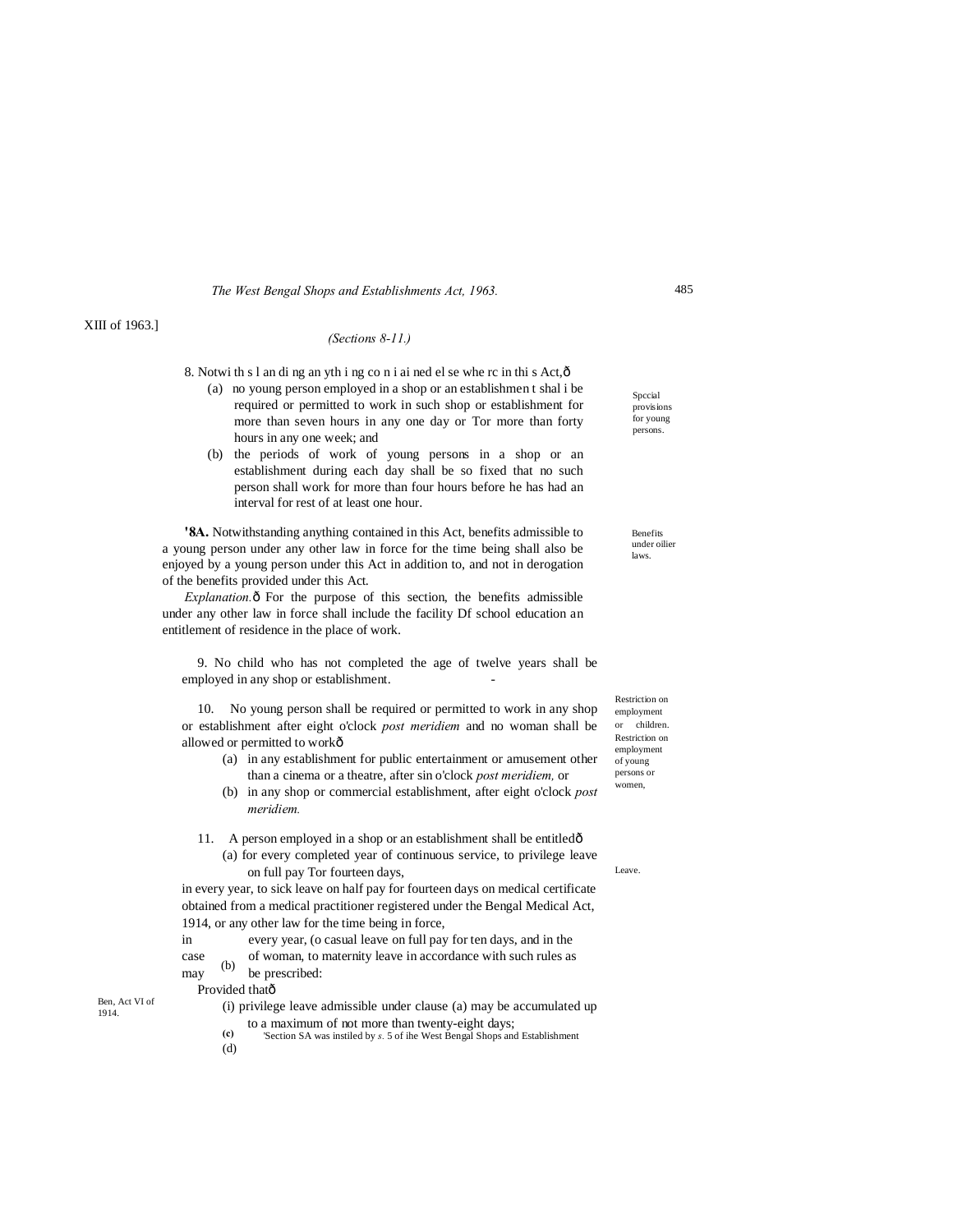**[West Ben. Act**

# *(Sections 12-J 4.)*

(ii) sick leave admissible under clause (b) may be accumulated up to a maximum of rial more than fifiy-six days; and (Hi) casual

leave admissihle under clause (c) shall noi be accumulated.

*Explanation.* $\hat{o}$  In calculaiingany leave due under (his Act, employment in any shop or establishment before the application of this Act shall be taken into account.

12. Any person employed in a shop or an establishment whose services are terminated by or under ihe orders of the shop-keeper or the employer shall be entitled towages for the period of privilege leave due to his credit at the time of

Person employed lo bo cm j I Jed lo wages Tor ihc period or privilege leave in ease of icnni nation of service.

Wages for overtime work.

such termination. 13. When any person employed in a shop or an establishment is required

or permitted to work overtime in such shop or establishment, the wages payable to such person in respect of such overtime work shall be calculatcd at '[twice] the ordinary rale of wages payable to him, and such ordinary rale of wages shall be calculated in such manner as may be prescribed:

Provided thai this scction shall not operate to the prejudice of any higher rate of overtime wages granted under any agreement, award, custom or convention.

*Explanation.* $\delta$  For the purpose of this section 'overtime work' shall include any work done on any day declared by ^notification by the Stale Government to be a National holiday.

Payqieni and recovery of wa«es.

14. (I) All wages payable lo a person employed in a shop or an establishment shall be paid not later than the tenlh day of the month immediately succeeding that in respecl of which such wages are payable.

(2) Where any deduclion has been made from Ihe wages of any person employed in a shop or an establishment or any payment of wages lo such person has not been made within the date referred to in sub-section (1), such person may, within a period of six months from ihe date on which ihe deduction from the wages was made or from the date referred to in subsection (1). as the case may be, make an application to such officer or

<sup>&#</sup>x27;The word within ihc square brackets was substituted for ihc words "the rate or one and one-half times of" by s. 6 of the Wesl Bengal Shops and Establishments (Amendment) Act. 1988 (West Ben. Acl XXIII of 1988).

For notification declaring ccrtain days to be National holidays, *see* notification No. 3207- LR71R71 A-3(B)/63. dated the 27lh July, 1954. published in the *Ctilcuna Gazette of*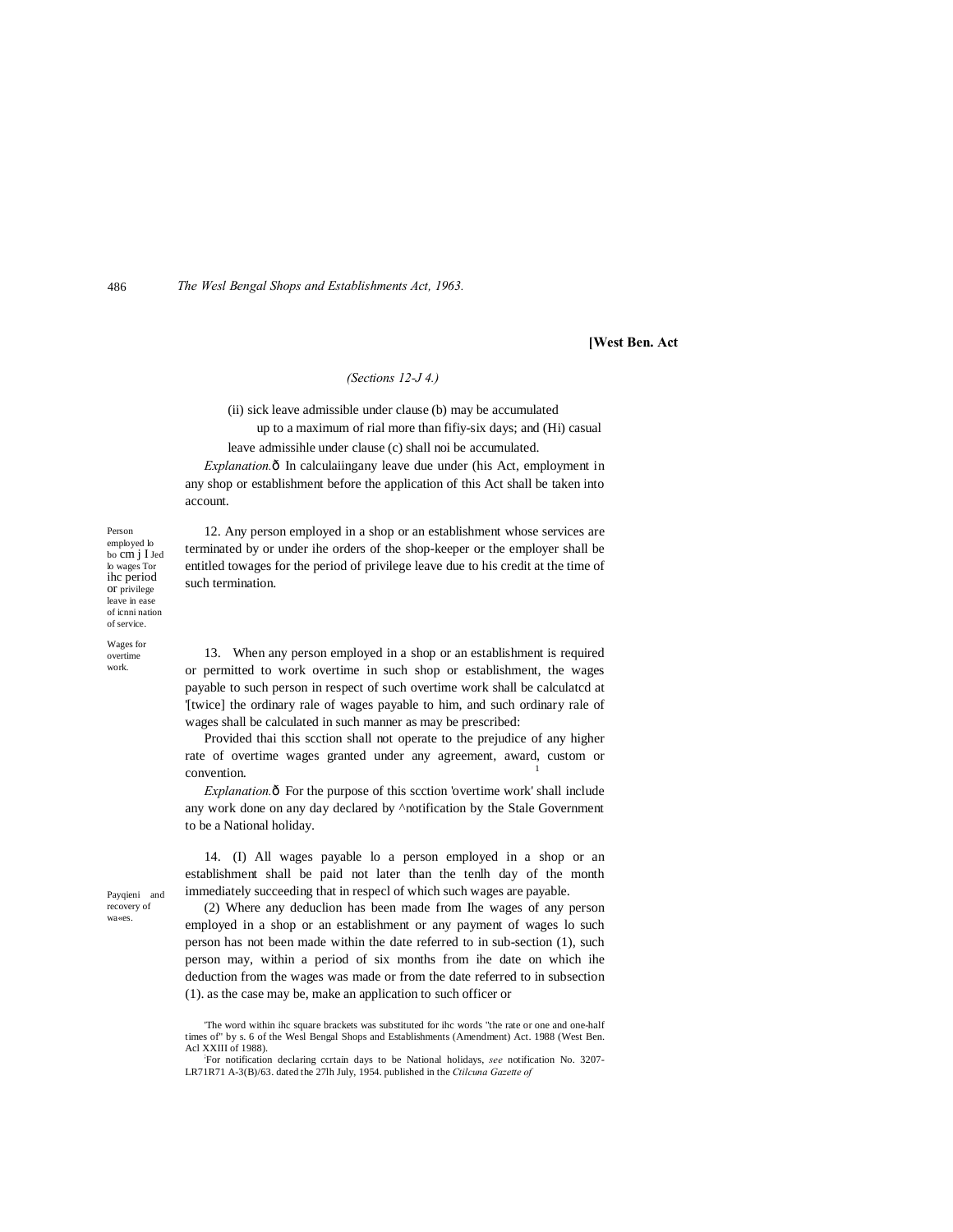XIII of 1963.]

# *(Section 14.)*

. authority as the Stale Government may, by 'notification, appoint in this behalf, for an order under sub-scction (3):

Provided that an application under this section may be admitted after the said period of six months if the applicant satisfies the officer or authority thai he had sufficient cause for not making the application within such period.

(3) The officer or authority to whom or lo which an application under sub-section (2) is made may, after giving the applicant and the shop-keeper or employer concerned an opportunity of being heard and after making such further inquiry, ifaoy, as may be necessary, by order, direct, without prejudice to any other action which may, under this Act or any other law,

lie against the shop-keeper or employer, the pay ment to the applicant of the amount deducted from the wages or of the wages due, together with such compensation, not exceeding ten times the amount deducted in the former case and not exceeding ten rupees in the latter, as the officer or authority may think Fit:

Provided that no direction for the payment of compensation shall be made in the case ofdelay in the payment of wages if the officer or authority is satisfied lliat the delay was due loô

- (a) a *bonaftde* error or io/ia/We dispute as to the amount payable to ihe applicant, or
- (b) the occurrence of an emergency, or the existence of exceptional circumstances, such that the shop-keeper or the employer, as the case.may be, was unable, though exercising reasonable diligence, to make prompt payment, or
- (c) the failure of the applicant to apply for or accept payment.

(4) If on hearing any application made under sub-section (2), the officer or authority is satisfied that it was either malicious or vexatious, the officer or authority may, by order, direct that a penalty not exceeding fifty rupees be paid by the applicant to the shop-keeper or employer conccrned.

(5) Any amount directed to be paid by an order under sub-section (3) or sub-section (4) may be recovered by any Magistrate to whom the officer or authority making the order makes application in this behalf as if it were a fine imposed by such Magistrate.

(6) An appeal shall lie from an order of the officer or authority dismissing any application made under sub-section (2) or giving any direction under subsection (3) or sub-section (4), if made within thirty days of the date on which the order was made, $\hat{o}$ 

> (a) where the shop or establishment concerned is situated in any area within Calcutta as defined in the Calcutta Police Act,

- DHH66<sup>1</sup> IV 1866, to the Court of Small Causes, Calcutta, and
	- (b) where it is situated in any other area, to the Munsif having jurisdiction over such other area.

respective juris dictions, the officers for the puiposesof section 14 oflhc Act, *see* notification No. 3208- I.R./IR/I A-3 (B)/63, dated the 27.7.64. published in the *Calcutta Gazette* of 1964,

DnH T

For notification appointing certain officers lo be, within the local limits of their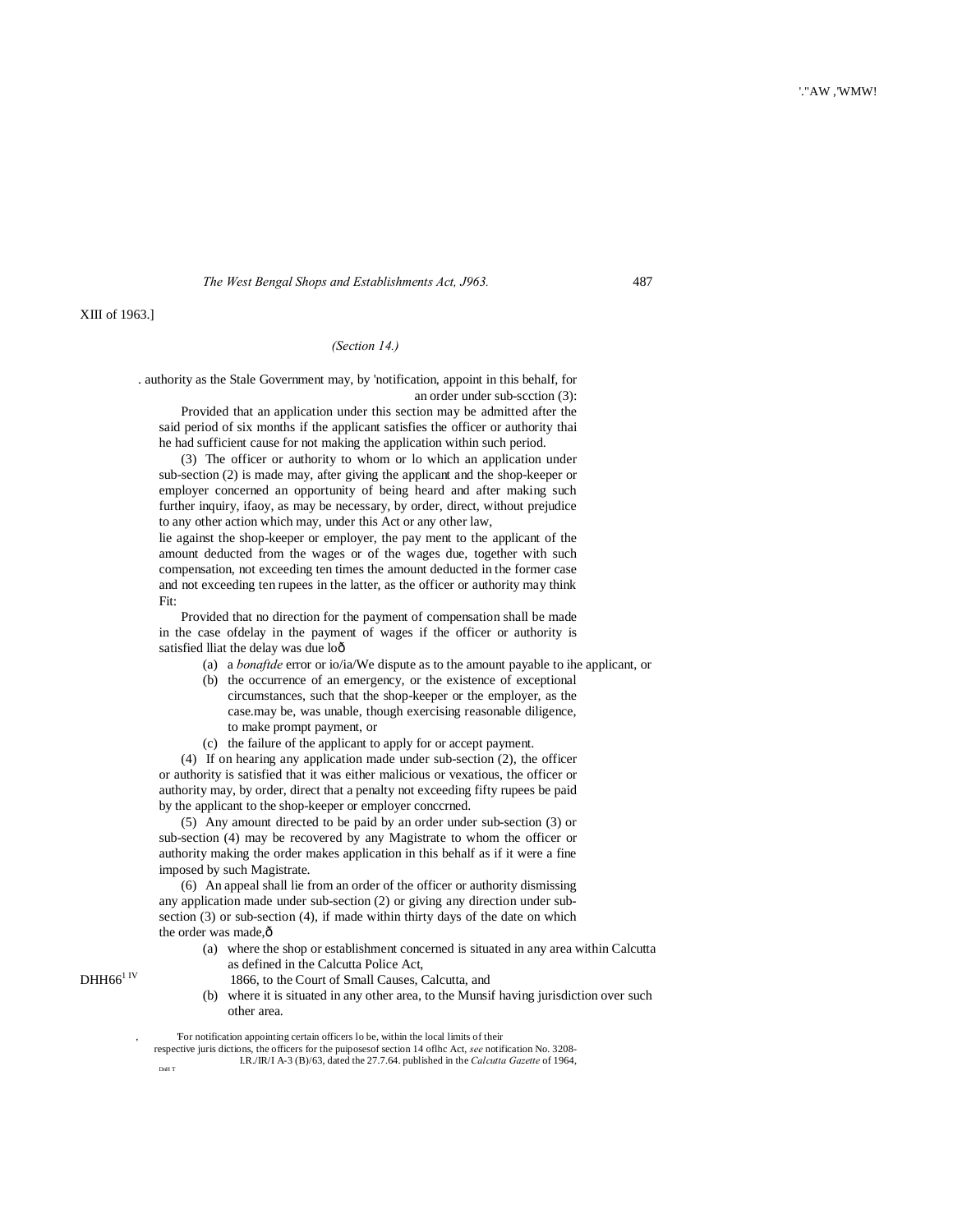*(Sections 15, 16.)*

**[West Ben. Act**

(7) Nothing in this section shall apply to any person lo whom the Paymenl of Wages Act, 1936, applies under section 1 of that Acl.

'15. (1) The services of a person employed in any shop or establishment, who has been in continuous service for nol less lhan one year in such shop or establishment, shall nol be terminated without giving him one month's notice, in writing, showing the reasonsof such termination and until the period of notice has expired orunlil he has been paid, in lieu of such notice, wages for the period of such notice.

(2) The person as aforesaid shall have ihe right to appeal lo such authority and wilhin such period asmay be proscribed, eitheron ihe ground that there is no reasonable cause for tentiinaiing his services or on the ground that he has not been guilty of any misconduct, provided his services have been terminated on such ground.

(3) The decision of the appellate authority on such appeal shall be final.

16 (1) Every shop-keeper or employer shall—

- (i) in the case of shops or establishments in existence on ihe dale on which this Act appliesô wilhin such dale as the State Government may, by notification, specify, and
- (ii) in ihe case of new shops or establishments, if ihis Act applies $\hat{o}$ within such period as may be prescribed,

apply for registration under this Acl lo ihe registering authority, in such form together with such fee<sup>2\*</sup> \*\*\*\*\* as may be prescribed. Every such application shall containô

- (a) the name of ihe shop-keeper or the employer;
- (b) the postal address of ihe shop or the establishment;
- (c) the name of the shop or ihe establishment;
- (d) declaration of weekly closing days in (he case of a shop;
- (e) such other particulars as may be prescribed.

RtfpisliDtion of shops and establishments.

The registering authority on being satisfied about the correctness of the particulars, shall register ihe shop or Ihe establishment in such manner as may be prescribed and shall issue a certificate of registration in the prescribed form to the shop-keeper or the employer.

(2) The registering authority shall maintain a Register of Shops and Establishments in the prescribed form.

'Section 15 was substituted for original section by s. 7 of the West Bengal Shops and Establishments (Amendmem) Act, [988 (West Ben. Act XXIII or 1988).

The words not exceeding one rupee," were omitted insub-sccuon (1). in clause (b)of sub section (4) and in sub-section (6) by s.  $2(a)$ , s.  $2(b)$  and s.  $2(c)$ , respectively, of the Wesl

Shon\* flnH F.slnhlishmenK (Ampnrlmpnrt Art IQRd. Art YTf nF IQRdl

488

4 of 1936,

Nol ice of tc nil i nation of scrvicc.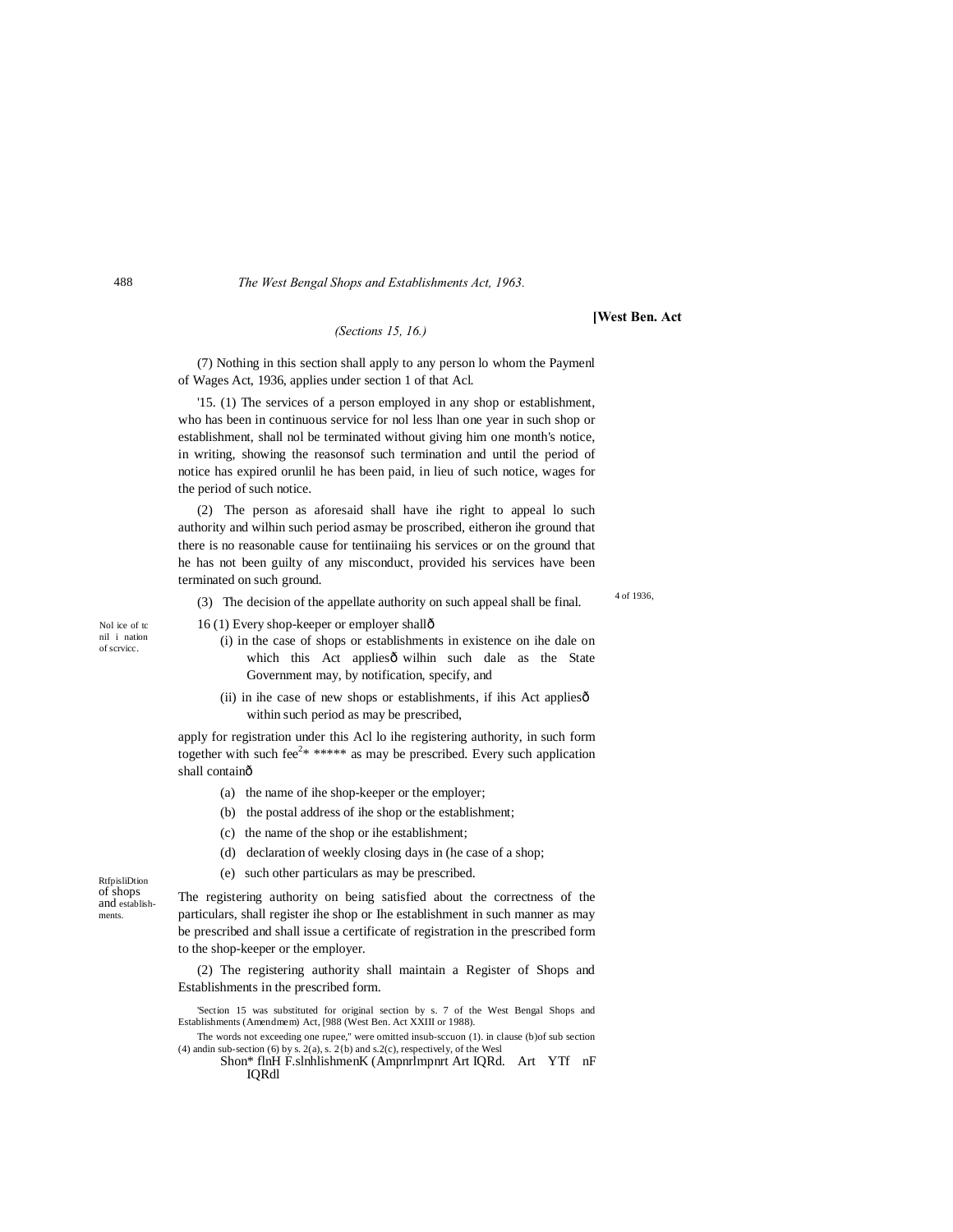$\mu$  <sup>1</sup>"<sup>n\*</sup>"  $S < w$ 

*The West Bengal Shops and Establishments Act. 1963.*

18 9

 $1$  Su b-seclions (1) tuid (1 A) were substi luted Tortile origi nal sub-sect i o n by s. 9 of the Wes t Ben en I Shops and Establishment (Amendment) Act. 1988 (West Ben. Act XXIII of! 988).

<sup>&#</sup>x27;For [he Wesl Bengal Shops and Establishments Rules. 1964. ice notification No. 2911- l.R/lR-l(B)/64, dated 13.7,64, published in (he *Calcutta Gazette. Extraordinary* of 1964. pan I. page 2427.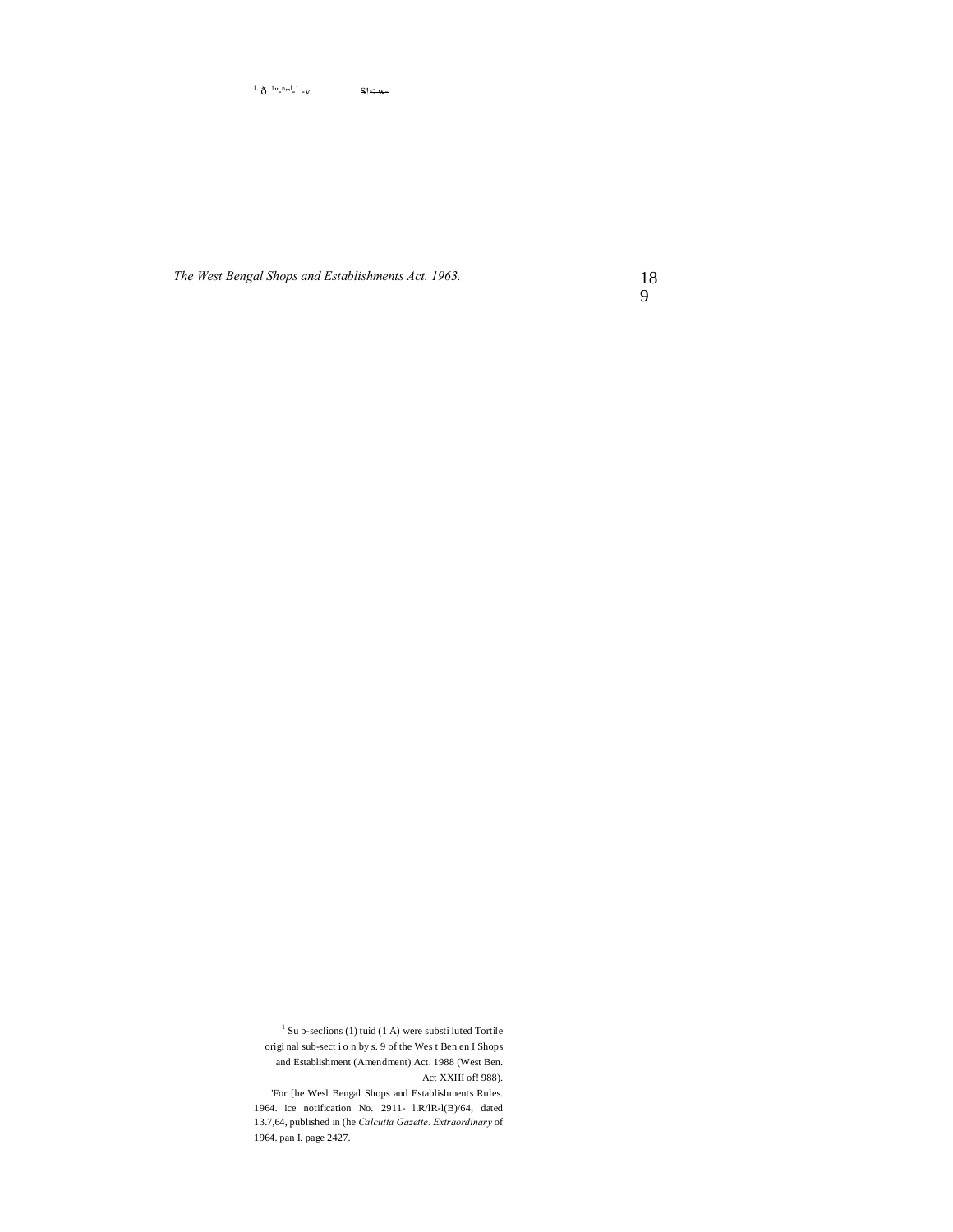# *(iSections 17-19.)*

(3) Every shop-keeper or employer shall display ihe certificate of registration issued under sub-seclion (1) in a conspicuous place in the shop or the establishment,

(4) (a) Every shop-keeper or employer shall inform the registering authority in ihe prescribed form ofany change in respect of any particulars contained in the application under sub-seciion (1) within seven days after the change has taken place:

Provided thai the declaration of weekly closing days in the case of a shop shall not be changed more than once in any year.

(b) The registering authority, on receipt of such information and on payment of such fee  $1$  \* \* \* \* \* \* as may be prescribed, shall, if satisfied about the correctness of the information, make necessary changes in the Register of Shops and Establishments and shall amend the certificate of registration or issue a fresh certificate of registration, if necessary.

(5) A shop-keeper or an employer shall, within fifteen days of ihe winding up of his business, inform the registering authority in writing. The registering authority,-[ and thecmployces of the shopor the establishment, as ihe case may be,J on being satisfied about the correctness of the information, shall remove ihe name of the shop or ihe establishment from the Register of Shops and Establishments and canccl the certificate of registration. -

(6) A shop-keeper or an employer shall apply to the registering authority in such form together with such fee  $1$ \*\*\*\*\*\* as may be prescribed, for renewal of the certificate of registration within thirty days after the expiry of three years from the date of the issue or renewal, as ihe ease may be, of the certificate of registration.

17. (1) In every shop or establishment, the shop-keeper or employer concerned shall, for the purposes of this Act, maintain and keep a register of employees in the prescribed form and such other registers, records and documents, and display such notices as may be prescribed and produce them on demand by the Inspector,

**(2) The register of employees maintained and keplunder suta-section (1) may, from lime lo time, be inspected and signed by ihe persons employed in ihe shop or establishment.**

18. Every shop-keeper or employer shall furnish every person employed in his shop oresiablishment with a letter or appointment in such form as may be prescribed. .

19. (1) The Slate Government may, by notification, appoint such persons or such class of persons as it thinks fit to be Inspectors for the purposes of this Acl.

(2) All Inspectors appointed under sub-section (1) shall be deemed lo be public servants within ihe meaning of section 21 of the Indian Penal Code.

'See fool-note 2 on page 486. ante,

-The words wi ihi n Lhc sq u arc brae kcLs were inserted by s.8 ofihe Wes l Be ngal S hops

and<br>PcMmitlim/>nTc /

An IQRR f\V«l "Rpn Arr Will nf" IQflfl^

Shopkeepers and employers to main lain and keep records, etc.

Persons employed 10 be furnished with letter of appointment. Appointment orlnspectorv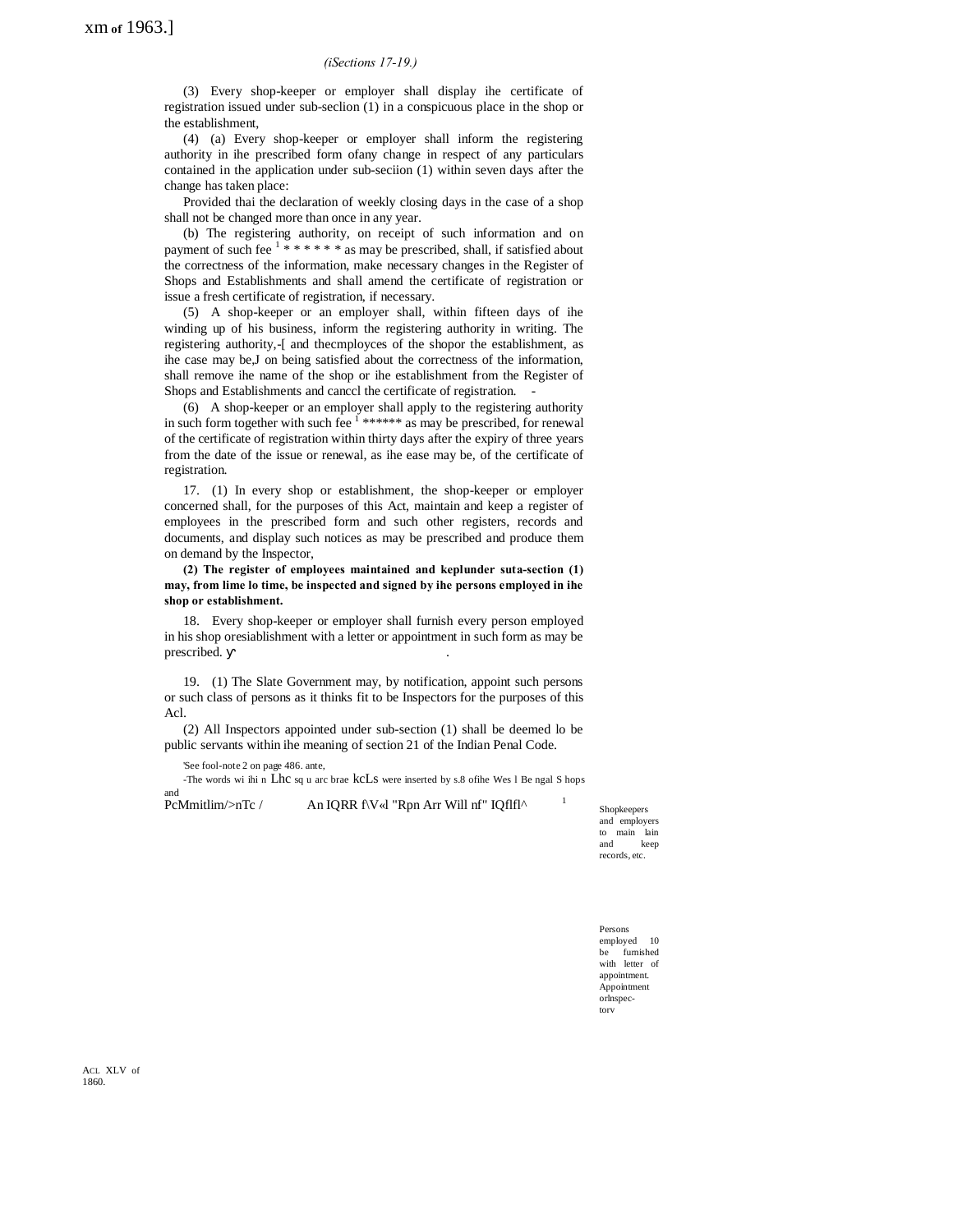## **[West Ben. Act**

### *(Sections 20-22.)*

| Powers of<br>Inspectors. | 20. Subject to rules made under ibis Acl, an Inspector appointed under section 19 may, within |
|--------------------------|-----------------------------------------------------------------------------------------------|
|                          | the local limils for which he is appointed, $\hat{o}$                                         |

- (a) enter, at all reasonable hours, with such assistants, if any, as he may consider necessary, being persons in ihe service of the Government, any premises or place, where he has reason to believe there is a shop or an establishment, for inspecting any certificate of registration, records, registers, documents or notices required to be displayed, or maintained and kept under **Lhis** Acl or ihe rules made thereunder and require (he production thereof for inspection;
- (b) examine any person whom he finds in any such premises or place and who, he has reasonable cause lo believe, is a person employed'in the shop or the establishment; and
- (c) seize, when soaulhorised under orders of such superior officer as may be prescribed, or take copies of such registers, records, documents or notices or portions thereof as he may consider relevant in respect of an offence under this Act which he has reason to believe has been committed by the shop-keeper or employer.

Penalties. 21. (I) Whoever con Iravenes any of the pro visions of lhis Act, shall, on conviction, be punishable wilh fine which may extend to five hundred rupees for ihe first offencc. .

> (lA)Whoever contravenes, afler ihe first offence, any of the provisions of lhis Act, shall be punishable with imprisonment for a lerm which may extend lo three months, or wilh fine which may extend to one thousand rupees, or with both:

> - Provided lhat for the purpose of this sub-section, no cognizancc shall be taken of any con viction upon complaint of an Inspector appointed under section 19, made more than Iwo years before the dale on which ihe commission of ihe offence, which is being punished, came to the knowledge of such inspector.

Procedure. 22. (I) No Coun inferior to a Presidency Magistrate or a Magistrate of the first class shall try an offence punishable under this Acl.

> (2) No Court shall take cogn izance of an offcncc punishable under this Act except upon complaint made by an Inspector appointed under section 19:

> Provided thai such complaint shall, in the case of offences punishable under sub-section (2) of scction 21, be made with the prior approval of ihe State Government.